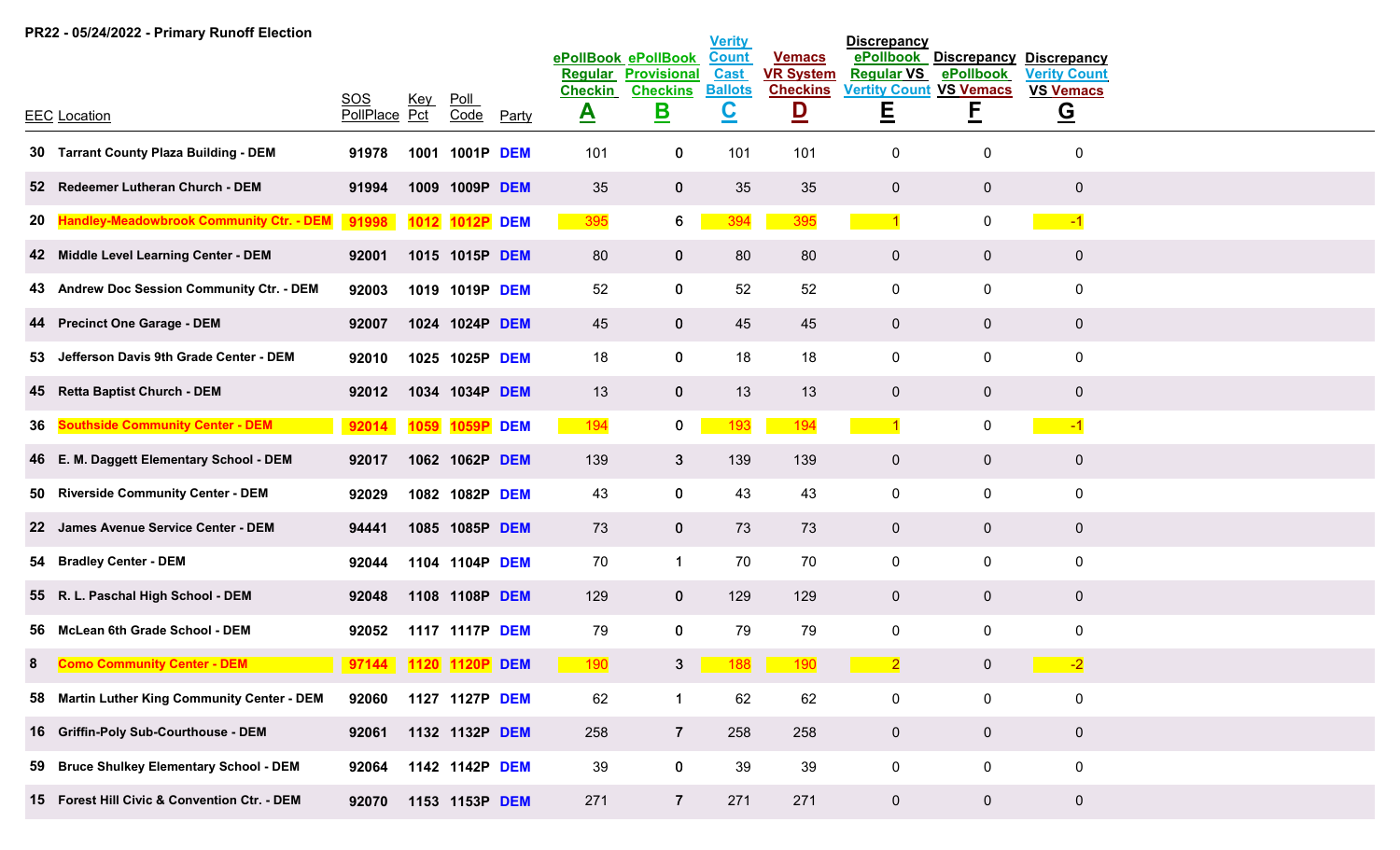|   | PR22 - 05/24/2022 - Primary Runoff Election      |                      |            |                |            |                |                                           | <b>Verity</b>               |                                   | <b>Discrepancy</b>             |                                 |                                           |  |
|---|--------------------------------------------------|----------------------|------------|----------------|------------|----------------|-------------------------------------------|-----------------------------|-----------------------------------|--------------------------------|---------------------------------|-------------------------------------------|--|
|   |                                                  |                      |            |                |            | Regular        | ePollBook ePollBook<br><b>Provisional</b> | <b>Count</b><br><b>Cast</b> | <b>Vemacs</b><br><b>VR System</b> | ePollbook<br><b>Regular VS</b> | <b>Discrepancy</b><br>ePollbook | <b>Discrepancy</b><br><b>Verity Count</b> |  |
|   |                                                  | SOS                  | <u>Key</u> | $P$ oll        |            | <b>Checkin</b> | <b>Checkins</b>                           | <b>Ballots</b>              | <b>Checkins</b>                   | <b>Vertity Count</b>           | <b>VS Vemacs</b>                | <b>VS Vemacs</b>                          |  |
|   | <b>EEC</b> Location                              | PollPlace Pct        |            | Code           | Party      | $\triangle$    | <u>B</u>                                  | <u>င</u>                    | $\overline{\mathsf{D}}$           | Ē                              | <u>E</u>                        | $\overline{G}$                            |  |
|   | 47 Victory Temple Worship Center - DEM           | 92072                |            | 1170 1170P     | <b>DEM</b> | 67             | $\bf{0}$                                  | 67                          | 67                                | $\boldsymbol{0}$               | 0                               | $\mathbf 0$                               |  |
|   | 57 St. Francis Village - DEM                     | 92074                |            | 1186 1186P DEM |            | 18             | $\mathbf 0$                               | 18                          | 18                                | $\overline{0}$                 | $\mathbf 0$                     | $\overline{0}$                            |  |
|   | 65 Edgecliff Village Community Center - DEM      | 92076                |            | 1189 1189P DEM |            | 58             | $\mathbf 0$                               | 58                          | 58                                | $\mathbf 0$                    | $\pmb{0}$                       | $\boldsymbol{0}$                          |  |
|   | 503 Southwest Sub-Courthouse - DEM               | 92079                |            | 1207 1207P DEM |            | 461            | 10 <sup>°</sup>                           | 461                         | 461                               | $\overline{0}$                 | $\mathbf 0$                     | $\overline{0}$                            |  |
|   | 66 Central Bible Church-The Connection - DEM     | 92082                | 1227       | 1227P DEM      |            | 77             | $2^{\circ}$                               | 77                          | 77                                | $\mathbf 0$                    | $\pmb{0}$                       | $\pmb{0}$                                 |  |
|   | 67 Trinity Cumberland Presbyterian - DEM         | 92083                |            | 1238 1238P DEM |            | 78             | $\mathbf{0}$                              | 79                          | 78                                | $-1$                           | $\mathbf 0$                     | $\sim$ 1                                  |  |
|   | 68 Grace Lutheran Church - DEM                   | 92085                |            | 1255 1255P DEM |            | 79             | $\mathbf 0$                               | 79                          | 79                                | $\mathbf 0$                    | $\mathbf 0$                     | $\pmb{0}$                                 |  |
|   | 69 Fort Worth Education Association - DEM        | 92086                |            | 1257 1257P DEM |            | 82             | $\mathbf{0}$                              | 82                          | 82                                | $\mathbf{0}$                   | $\mathbf 0$                     | $\overline{0}$                            |  |
|   | 60 Southwest Community Center - DEM              | 92087                |            | 1264 1264P DEM |            | 101            | $\mathbf 0$                               | 101                         | 101                               | 0                              | 0                               | $\pmb{0}$                                 |  |
|   | 72 Crowley Assembly of God - DEM                 | 92097 1294 1294P DEM |            |                |            | 33             | $\mathbf{0}$                              | 32                          | 33                                | $\vert$ 1                      | $\overline{0}$                  | $\sim$ $-1$                               |  |
|   | 61 St. Peter's Antiochian Orthodox Chu - DEM     | 92099                |            | 1296 1296P DEM |            | 52             | $\mathbf 1$                               | 52                          | 52                                | 0                              | 0                               | $\pmb{0}$                                 |  |
|   | 73 St. Luke Cumberland Presbyterian Ch - DEM     | 92101                |            | 1300 1300P DEM |            | 110            | $\overline{1}$                            | 110                         | 110                               | $\mathbf{0}$                   | $\mathbf 0$                     | $\overline{0}$                            |  |
|   | 63 Trinity Chapel - DEM                          | 92105                |            | 1339 1339P DEM |            | 28             | $\mathbf 0$                               | 28                          | 28                                | 0                              | 0                               | $\pmb{0}$                                 |  |
|   | 74 East Regional Library - DEM                   | 92115                |            | 1460 1460P DEM |            | 133            | $\mathbf 0$                               | 133                         | 133                               | $\mathbf{0}$                   | $\mathbf 0$                     | $\overline{0}$                            |  |
|   | 76 Candlewood Suites Hotel - DEM                 | 92124                | 1603       | 1603P DEM      |            | 32             | $\mathbf 1$                               | 32                          | 32                                | $\mathsf{O}$                   | $\pmb{0}$                       | $\pmb{0}$                                 |  |
|   | 64 Hallmark Baptist Church - DEM                 | 92126                |            | 1639 1639P DEM |            | 45             | $\bf{0}$                                  | 45                          | 45                                | $\overline{0}$                 | $\mathbf 0$                     | $\mathbf 0$                               |  |
|   | 70 Chisholm Trail Community Center - DEM         | 95914                |            | 1641 1641P DEM |            | 59             | $\mathbf 0$                               | 59                          | 59                                | $\mathbf 0$                    | $\mathbf 0$                     | $\boldsymbol{0}$                          |  |
| 9 | <b>Crouch Event Center in Bicentennial - DEM</b> | 95919                |            | 1717 1717P DEM |            | 99             | $\mathbf{1}$                              | 99                          | 99                                | $\overline{0}$                 | $\overline{0}$                  | $\overline{0}$                            |  |
| 4 | <b>Benbrook Community Center - DEM</b>           | 92078                |            | 1719 1719P DEM |            | 130            | $\mathbf{0}$                              | 129                         | 130                               | $\sim$ 1                       | 0                               | $\sim$ $-1$                               |  |
|   | 77 Berta May Pope Elementary School - DEM        | 92131 2003 2003P DEM |            |                |            | 52             | $\mathbf 1$                               | 51                          | 52                                | $\sim$ 1                       | $\overline{0}$                  | $\sim$ -1                                 |  |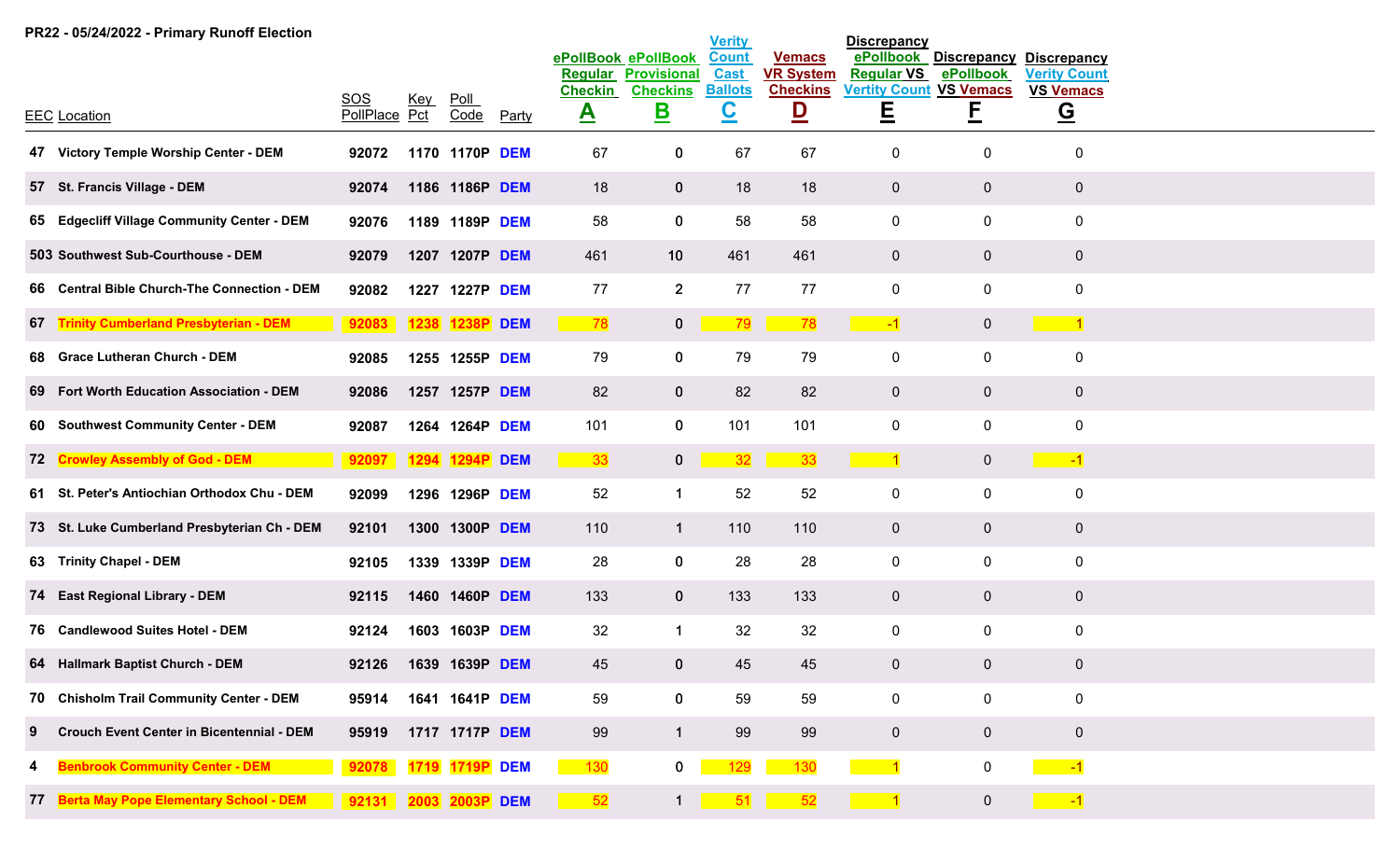|              | PR22 - 05/24/2022 - Primary Runoff Election      |                      |      |                     |            |                                                                                                                             |                                           | <b>Verity</b>               |                                   | <b>Discrepancy</b>                                                                                                                                                                                                                                                                                                                                                                                                                                                                         |                                 |                                           |
|--------------|--------------------------------------------------|----------------------|------|---------------------|------------|-----------------------------------------------------------------------------------------------------------------------------|-------------------------------------------|-----------------------------|-----------------------------------|--------------------------------------------------------------------------------------------------------------------------------------------------------------------------------------------------------------------------------------------------------------------------------------------------------------------------------------------------------------------------------------------------------------------------------------------------------------------------------------------|---------------------------------|-------------------------------------------|
|              |                                                  |                      |      |                     |            | <b>Regular</b>                                                                                                              | ePollBook ePollBook<br><b>Provisional</b> | <b>Count</b><br><b>Cast</b> | <b>Vemacs</b><br><b>VR System</b> | ePollbook<br><b>Regular VS</b>                                                                                                                                                                                                                                                                                                                                                                                                                                                             | <b>Discrepancy</b><br>ePollbook | <b>Discrepancy</b><br><b>Verity Count</b> |
|              |                                                  | SOS                  |      |                     |            | <b>Checkin</b>                                                                                                              | <b>Checkins</b>                           | <b>Ballots</b>              | <b>Checkins</b>                   | <b>Vertity Count VS Vemacs</b>                                                                                                                                                                                                                                                                                                                                                                                                                                                             |                                 | <b>VS Vemacs</b>                          |
|              | <b>EEC Location</b>                              | PollPlace Pct        | Key  | <u>Poll</u><br>Code | Party      | $\triangle$                                                                                                                 | <u>B</u>                                  | <u>င</u>                    | $\overline{\mathsf{D}}$           | Ε                                                                                                                                                                                                                                                                                                                                                                                                                                                                                          | <u>E</u>                        | $\overline{G}$                            |
|              | 71 Wimbish World Language Academy - DEM          | 92135                | 2026 | 2026P DEM           |            | 39                                                                                                                          | 0                                         | 39                          | 39                                | $\mathbf 0$                                                                                                                                                                                                                                                                                                                                                                                                                                                                                | 0                               | $\mathbf 0$                               |
|              | 78 Atherton Elementary School - DEM              | 92137                |      | 2027 2027P DEM      |            | 29                                                                                                                          | $\bf{0}$                                  | 29                          | 29                                | $\mathbf 0$                                                                                                                                                                                                                                                                                                                                                                                                                                                                                | $\mathbf 0$                     | $\mathbf 0$                               |
|              | 79 Truett Boles Junior High School - DEM         | 92138                |      | 2028 2028P DEM      |            | 66                                                                                                                          | 0                                         | 66                          | 66                                | $\mathbf 0$                                                                                                                                                                                                                                                                                                                                                                                                                                                                                | 0                               | $\pmb{0}$                                 |
|              | 26 Mansfield Sub-Courthouse - DEM                | 92143                |      | 2033 2033P DEM      |            | 312                                                                                                                         | $2^{\circ}$                               | 312                         | 312                               | $\overline{0}$                                                                                                                                                                                                                                                                                                                                                                                                                                                                             | $\mathbf 0$                     | $\mathbf 0$                               |
| $\mathbf{z}$ | <b>Tarrant County Subcourthouse in Arl - DEM</b> | 92155                |      | 2161 2161P DEM      |            | 263                                                                                                                         | $\mathbf 1$                               | 263                         | 263                               | $\mathbf 0$                                                                                                                                                                                                                                                                                                                                                                                                                                                                                | 0                               | $\pmb{0}$                                 |
| 3            | <b>Asia Times Square - DEM</b>                   | 92163                |      | 2180 2180P DEM      |            | 207                                                                                                                         | $\mathbf 0$                               | 207                         | 207                               | $\overline{0}$                                                                                                                                                                                                                                                                                                                                                                                                                                                                             | $\mathbf 0$                     | $\mathbf 0$                               |
|              | 82 Bailey Junior High School - DEM               | 92168                |      | 2205 2205P DEM      |            | 99                                                                                                                          | $\mathbf 0$                               | 99                          | 99                                | $\overline{0}$                                                                                                                                                                                                                                                                                                                                                                                                                                                                             | $\mathbf 0$                     | $\pmb{0}$                                 |
|              | 75 Roberta Tipps Elementary School - DEM         | 92174                |      | 2221 2221P DEM      |            | 22                                                                                                                          | $\mathbf{0}$                              | 22                          | 22                                | $\overline{0}$                                                                                                                                                                                                                                                                                                                                                                                                                                                                             | $\mathbf 0$                     | $\overline{0}$                            |
|              | 13 Elzie Odom Athletic Center - DEM              | 92177                |      | 2224 2224P DEM      |            | 302                                                                                                                         | 2 <sup>1</sup>                            | 302                         | 302                               | $\mathbf 0$                                                                                                                                                                                                                                                                                                                                                                                                                                                                                | $\mathbf 0$                     | $\pmb{0}$                                 |
| 6            | <b>Bob Duncan Center - DEM</b>                   | 92180                |      | 2226 2226P DEM      |            | 172                                                                                                                         | 3 <sup>2</sup>                            | 172                         | 172                               | $\overline{0}$                                                                                                                                                                                                                                                                                                                                                                                                                                                                             | $\mathbf 0$                     | $\mathbf 0$                               |
| 80           | <b>New World United Methodist Church - DEM</b>   | 92186                | 2246 | 2246P               | <b>DEM</b> | 53                                                                                                                          | 1                                         | 52                          | 53                                | $\overline{1}$                                                                                                                                                                                                                                                                                                                                                                                                                                                                             | 0                               | $-1$                                      |
|              | 81 Kennedale High School - DEM                   | 92192                |      | 2305 2305P DEM      |            | 28                                                                                                                          | $\mathbf{0}$                              | 28                          | 28                                | $\mathbf 0$                                                                                                                                                                                                                                                                                                                                                                                                                                                                                | $\mathbf 0$                     | $\bf{0}$                                  |
|              | 83 Cliff Nelson Recreation Center - DEM          | 92195                |      | 2306 2306P DEM      |            | 51                                                                                                                          | $\mathbf 0$                               | 51                          | 51                                | $\mathbf 0$                                                                                                                                                                                                                                                                                                                                                                                                                                                                                | 0                               | $\pmb{0}$                                 |
| 21           | <b>Center for Comm Service Jr League - DEM</b>   | 92199                |      | 2310 2310P          | <b>DEM</b> | 217                                                                                                                         | $\mathbf{1}$                              | 216                         | 217                               | $\sim$ 1                                                                                                                                                                                                                                                                                                                                                                                                                                                                                   | $\overline{0}$                  | $\sim$ -1                                 |
|              | 88 Jason B. Little Elementary School - DEM       | 92201                |      | 2313 2313P DEM      |            | 35                                                                                                                          | 0                                         | 35                          | 35                                | $\mathbf 0$                                                                                                                                                                                                                                                                                                                                                                                                                                                                                | 0                               | $\pmb{0}$                                 |
|              | 84 Charles W. Young Junior High School - DEM     | 92203                |      | 2314 2314P DEM      |            | 48                                                                                                                          | 2 <sup>1</sup>                            | 48                          | 48                                | $\mathbf 0$                                                                                                                                                                                                                                                                                                                                                                                                                                                                                | $\overline{0}$                  | $\mathbf 0$                               |
|              | 198 Northeast Branch Library - DEM               | 92205                |      | 2316 2316P DEM      |            | 47<br><b>Contract Contract Contract Contract Contract Contract Contract Contract Contract Contract Contract Contract Co</b> | $\mathbf{0}$                              | 46                          | 47                                | $\blacksquare$ $\blacksquare$ $\blacksquare$ $\blacksquare$ $\blacksquare$ $\blacksquare$ $\blacksquare$ $\blacksquare$ $\blacksquare$ $\blacksquare$ $\blacksquare$ $\blacksquare$ $\blacksquare$ $\blacksquare$ $\blacksquare$ $\blacksquare$ $\blacksquare$ $\blacksquare$ $\blacksquare$ $\blacksquare$ $\blacksquare$ $\blacksquare$ $\blacksquare$ $\blacksquare$ $\blacksquare$ $\blacksquare$ $\blacksquare$ $\blacksquare$ $\blacksquare$ $\blacksquare$ $\blacksquare$ $\blacks$ | $\mathbf 0$                     | $\sim$ $-1$                               |
|              | 85 Ruth Ditto Elementary School - DEM            | 92210 2319 2319P DEM |      |                     |            | 70                                                                                                                          |                                           | 69                          | $\overline{\phantom{0}}$ 70       | $\sim$ 1                                                                                                                                                                                                                                                                                                                                                                                                                                                                                   | $\mathbf{0}$                    | $\sim$ $-1$                               |
| 99           | <b>Rush Creek Church - DEM</b>                   | 92215                |      | 2356 2356P DEM      |            | 40                                                                                                                          | 3                                         | 39                          | 40                                | $\sim$ 1                                                                                                                                                                                                                                                                                                                                                                                                                                                                                   | 0                               | $\sim$ $-1$                               |
|              | 86 New Life Fellowship - DEM                     | 92222                |      | 2383 2383P DEM      |            | 31                                                                                                                          | $\mathbf{0}$                              | 31                          | 31                                | $\overline{0}$                                                                                                                                                                                                                                                                                                                                                                                                                                                                             | $\mathbf{0}$                    | $\pmb{0}$                                 |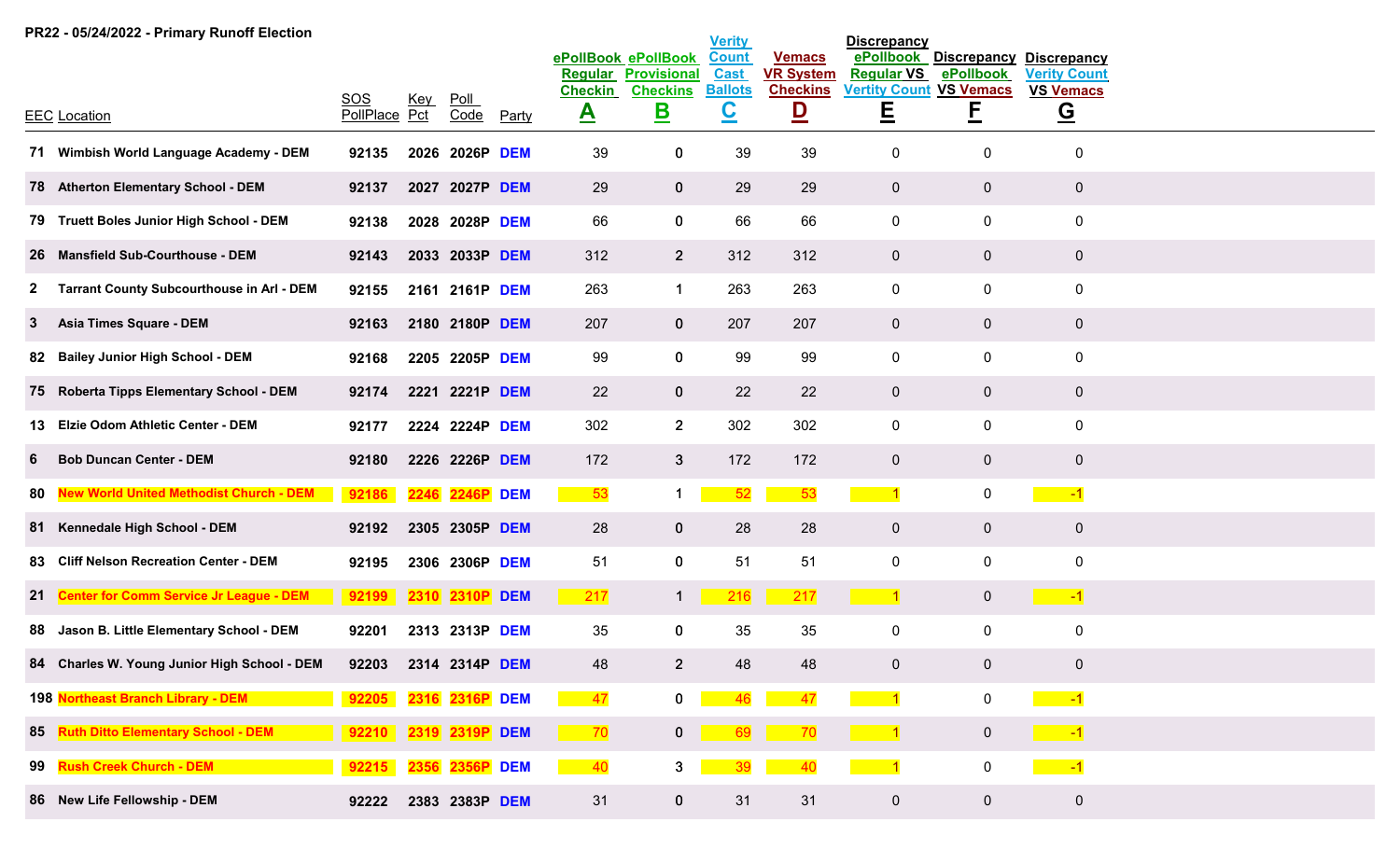|    | PR22 - 05/24/2022 - Primary Runoff Election   |                      |            |                 |              |                               |                                           | <b>Verity</b>               |                                   | <b>Discrepancy</b>             |                                 |                                           |
|----|-----------------------------------------------|----------------------|------------|-----------------|--------------|-------------------------------|-------------------------------------------|-----------------------------|-----------------------------------|--------------------------------|---------------------------------|-------------------------------------------|
|    |                                               |                      |            |                 |              | Regular                       | ePollBook ePollBook<br><b>Provisional</b> | <b>Count</b><br><b>Cast</b> | <b>Vemacs</b><br><b>VR System</b> | ePollbook<br><b>Regular VS</b> | <b>Discrepancy</b><br>ePollbook | <b>Discrepancy</b><br><b>Verity Count</b> |
|    | <b>EEC</b> Location                           | SOS<br>PollPlace Pct | <u>Key</u> | $P$ oll<br>Code | <b>Party</b> | <b>Checkin</b><br>$\triangle$ | <b>Checkins</b><br><u>B</u>               | <b>Ballots</b><br><u>င</u>  | <b>Checkins</b><br><u>D</u>       | <b>Vertity Count</b><br>E      | <b>VS Vemacs</b><br>E           | <b>VS Vemacs</b><br><u>ତ</u>              |
| 87 | <b>Southeast Branch Library - DEM</b>         | 92227                |            | 2448P           | <b>DEM</b>   | 76                            | 0                                         | 75                          | 76                                |                                | $\mathbf 0$                     | $-1$                                      |
|    | 24 Kennedale Community Center - DEM           | 92232                |            | 2474 2474P DEM  |              | $-106$                        | $\mathbf{0}$                              | 105                         | 106                               | $\sim$ 1                       | $\overline{0}$                  | $\sim$ $-1$                               |
|    | 103 West Elementary School - DEM              | 92235                |            | 2488 2488P DEM  |              | 161                           | $\mathbf 0$                               | 161                         | 161                               | $\mathbf 0$                    | $\mathbf 0$                     | $\mathbf 0$                               |
|    | 34 City of Arlington South Service Ctr - DEM  | 92237                |            | 2519 2519P DEM  |              | 417                           | $\mathbf{3}$                              | 417                         | 417                               | $\overline{0}$                 | $\mathbf 0$                     | $\overline{0}$                            |
|    | 154 St. Andrews United Methodist Church - DEM | 92243                |            | 2523 2523P DEM  |              | 71                            | $\mathbf 0$                               | 71                          | 71                                | $\mathbf 0$                    | $\mathbf 0$                     | $\mathbf 0$                               |
|    | 155 Summit High School Performing Arts - DEM  | 96612                |            | 2525 2525P DEM  |              | 52                            | 0                                         | 50                          | 52                                | $\overline{2}$                 | $\mathbf 0$                     | $-2$                                      |
|    | 156 T. A. Howard Middle School - DEM          | 92247                |            | 2535 2535P DEM  |              | 30                            | $\mathbf 0$                               | 30                          | 30                                | 0                              | 0                               | $\mathbf 0$                               |
|    | 157 Brooks Wester Middle School - DEM         | 92252                |            | 2548 2548P DEM  |              | 22                            | $\mathbf{0}$                              | 22                          | 22                                | $\overline{0}$                 | $\mathbf{0}$                    | $\overline{0}$                            |
| 89 | <b>Miller Elementary School - DEM</b>         | 92172                | 2556       | 2556P           | <b>DEM</b>   | 60                            | $\mathbf{0}$                              | 59                          | 60                                | $\blacktriangleleft$           | $\mathbf 0$                     | $-1$                                      |
|    | 90 MISD Student Nutrition Department - DEM    | 92028                |            | 2635 2635P DEM  |              | 148                           | 1                                         | 148                         | 148                               | $\overline{0}$                 | $\overline{0}$                  | $\overline{0}$                            |
|    | 158 Martha Reid Elementary School - DEM       | 92030                |            | 2645 2645P DEM  |              | 41                            | $\mathbf 0$                               | 41                          | 41                                | 0                              | 0                               | $\mathbf 0$                               |
| 27 | <b>Vernon Newsom Stadium - DEM</b>            | 96320                |            | 2697 2697P DEM  |              | 218                           | $\mathbf{0}$                              | 216                         | 218                               | $\overline{2}$                 | $\overline{0}$                  | $-2$                                      |
|    | 91 Anna May Daulton Elementary School - DEM   | 92035                |            | 2699 2699P DEM  |              | 146                           | $2^{\circ}$                               | 146                         | 146                               | 0                              | $\mathbf 0$                     | $\mathbf 0$                               |
|    | 159 Hurst Public Library - DEM                | 91979                |            | 3032 3032P DEM  |              | $-116$                        | 3 <sup>1</sup>                            | 115                         | 116                               |                                | $\overline{0}$                  | $\sim$ -1                                 |
|    | 14 Euless Family Life Senior Center - DEM     | 92008                | 3036       | 3036P DEM       |              | 297                           | 2 <sup>1</sup>                            | 295                         | 297                               | $\overline{\mathbf{2}}$        | 0                               | $-2$                                      |
|    | 160 Timberline Elementary School - DEM        | 92011                |            | 3038 3038P DEM  |              | 17                            | $\mathbf{0}$                              | 17                          | 17                                | $\overline{0}$                 | $\mathbf 0$                     | $\mathbf{0}$                              |
|    | 23 Keller Town Hall - DEM                     | 92016                |            | 3040 3040P DEM  |              | 156                           | 3 <sup>1</sup>                            | 156                         | 156                               | $\mathbf 0$                    | $\mathbf 0$                     | $\mathbf 0$                               |
|    | 161 Consumed Church - DEM                     | 96606                |            | 3049 3049P DEM  |              | 21                            | $\mathbf{0}$                              | 21                          | 21                                | $\overline{0}$                 | $\overline{0}$                  | $\mathbf 0$                               |
|    | 162 North Ridge Elementary School - DEM       | 92039                |            | 3063 3063P DEM  |              | 54                            | $\mathbf 0$                               | 54                          | 54                                | $\mathsf{O}$                   | $\mathbf 0$                     | $\mathbf 0$                               |
|    | 17 The REC of Grapevine - DEM                 | 92040 3114 3114P DEM |            |                 |              | 283                           | 3 <sup>7</sup>                            | 282                         | 283                               | $\blacktriangleleft$           | $\overline{0}$                  | $-1$                                      |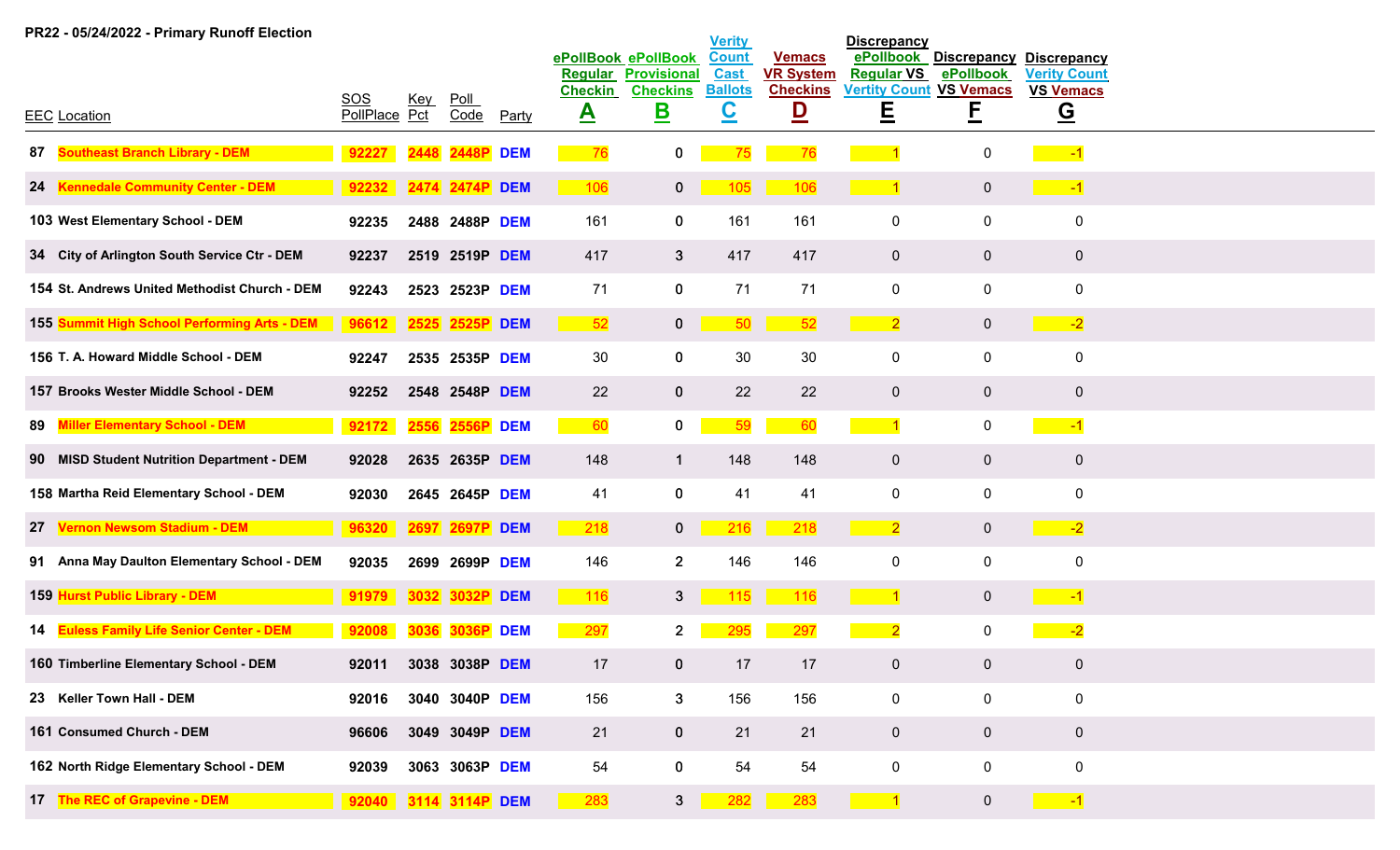| PR22 - 05/24/2022 - Primary Runoff Election   |                      |            |                 |            |                               |                                           | <b>Verity</b>                              |                                            | <b>Discrepancy</b>                  |                                 |                                           |
|-----------------------------------------------|----------------------|------------|-----------------|------------|-------------------------------|-------------------------------------------|--------------------------------------------|--------------------------------------------|-------------------------------------|---------------------------------|-------------------------------------------|
|                                               |                      |            |                 |            | Regular                       | ePollBook ePollBook<br><b>Provisional</b> | <b>Count</b><br><b>Cast</b>                | <b>Vemacs</b><br><b>VR System</b>          | ePollbook<br><b>Regular VS</b>      | <b>Discrepancy</b><br>ePollbook | <b>Discrepancy</b><br><b>Verity Count</b> |
| <b>EEC Location</b>                           | SOS<br>PollPlace Pct | <u>Key</u> | $P$ oll<br>Code |            | <b>Checkin</b><br>$\triangle$ | <b>Checkins</b><br>$\mathbf{B}$           | <b>Ballots</b><br>$\underline{\textbf{C}}$ | <b>Checkins</b><br>$\overline{\mathsf{D}}$ | <b>Vertity Count VS Vemacs</b><br>E | <u>E</u>                        | <b>VS Vemacs</b><br>$\overline{G}$        |
|                                               |                      |            |                 | Party      |                               |                                           |                                            |                                            |                                     |                                 |                                           |
| 93 The Link - DEM                             | 95944                | 3164       | 3164P           | <b>DEM</b> | 49                            | -1                                        | 49                                         | 49                                         | 0                                   | 0                               | $\mathbf 0$                               |
| <b>Brookside Center - DEM</b><br>5            | 95911                |            | 3172 3172P DEM  |            | 105                           | $\mathbf{1}$                              | 105                                        | 105                                        | $\mathbf 0$                         | $\overline{0}$                  | $\mathbf 0$                               |
| 25 Legacy Learning Center - DEM               | 97145                |            | 3192 3192P DEM  |            | 32                            | $\mathbf 0$                               | 32                                         | 32                                         | $\mathbf 0$                         | 0                               | $\pmb{0}$                                 |
| 163 Liberty Elementary School - DEM           | 95933                |            | 3193 3193P DEM  |            | 17                            | $\mathbf{0}$                              | 17                                         | 17                                         | $\overline{0}$                      | $\mathbf 0$                     | $\mathbf 0$                               |
| 164 First Baptist Church of Watauga - DEM     | 92102                |            | 3194 3194P DEM  |            | 13                            | $\mathbf 0$                               | 13                                         | 13                                         | $\mathbf 0$                         | 0                               | $\pmb{0}$                                 |
| 49 Northeast Courthouse - DEM                 | 92104                |            | 3196 3196P DEM  |            | 111                           | $\mathbf{3}$                              | 111                                        | 111                                        | $\overline{0}$                      | $\mathbf 0$                     | $\mathbf 0$                               |
| 165 St. Paul Presbyterian Church - DEM        | 92113                |            | 3215 3215P DEM  |            | 68                            | $2^{\circ}$                               | 68                                         | 68                                         | $\mathbf 0$                         | 0                               | $\pmb{0}$                                 |
| 94 Pat May Center - DEM                       | 92119                |            | 3254 3254P DEM  |            | 65                            | $\mathbf 0$                               | 65                                         | 65                                         | $\overline{0}$                      | $\overline{0}$                  | $\mathbf 0$                               |
| 166 Airport Area YMCA - DEM                   | 92120                |            | 3283 3283P DEM  |            | 57                            | $\overline{2}$                            | 57                                         | 57                                         | $\mathbf 0$                         | 0                               | $\mathbf 0$                               |
| 95 Watauga City Hall - DEM                    | 92122                |            | 3287 3287P DEM  |            | 81                            | $\mathbf{0}$                              | 80                                         | 81                                         |                                     | $\overline{0}$                  | $\sim$ -1                                 |
| 167 South Euless Elementary School - DEM      | 92133                | 3329       | 3329P DEM       |            | 29                            | $\mathbf 0$                               | 29                                         | 29                                         | $\mathsf{O}$                        | 0                               | $\mathbf 0$                               |
| 168 North Richland Hills Public Library - DEM | 92141                |            | 3333 3333P DEM  |            | 115                           | $2^{\circ}$                               | 114                                        | 115                                        | $\sim$ 1                            | $\overline{0}$                  | $\sim$ $-1$                               |
| <b>Bedford Public Library - DEM</b><br>7      | 92144                |            | 3334 3334P DEM  |            | 241                           | $\mathbf 1$                               | 241                                        | 241                                        | $\mathbf 0$                         | 0                               | $\pmb{0}$                                 |
| 169 St. Francis Catholic Church - DEM         | 92151                |            | 3361 3361P DEM  |            | 19                            | $\mathbf 0$                               | 19                                         | 19                                         | $\overline{0}$                      | $\overline{0}$                  | $\mathbf 0$                               |
| 199 Heritage Baptist Church--ED Location 152  | 92157                |            | 3363 3363P DEM  |            | 8                             | $\mathbf 0$                               | 8                                          | 8                                          | $\mathsf{O}$                        | 0                               | $\pmb{0}$                                 |
| 170 Dove Elementary School - DEM              | 92159                |            | 3384 3384P DEM  |            | 18                            | 0                                         | 18                                         | 18                                         | 0                                   | $\mathbf 0$                     | $\pmb{0}$                                 |
| 171 First United Methodist Chuch - KEL - DEM  | 92162                |            | 3386 3386P DEM  |            | 42                            | $\mathbf 1$                               | 40                                         | 42                                         | $\overline{2}$<br><b>Contract</b>   | $\mathbf 0$                     | $-2$                                      |
| 172 Life Connection Church - DEM              | 92164                |            | 3389 3389P DEM  |            | 29                            | $\mathbf{1}$                              | 29                                         | 29                                         | $\overline{0}$                      | $\overline{0}$                  | $\mathbf 0$                               |
| 173 Covenant Church - DEM                     | 92167                |            | 3390 3390P DEM  |            | 33                            | $\bf{0}$                                  | 33                                         | 33                                         | $\mathbf 0$                         | $\mathbf 0$                     | $\pmb{0}$                                 |
| 174 United Memorial Christian Church - DEM    | 92170                |            | 3391 3391P DEM  |            | 20                            | $\mathbf{0}$                              | 20                                         | 20                                         | $\overline{0}$                      | $\overline{0}$                  | $\overline{0}$                            |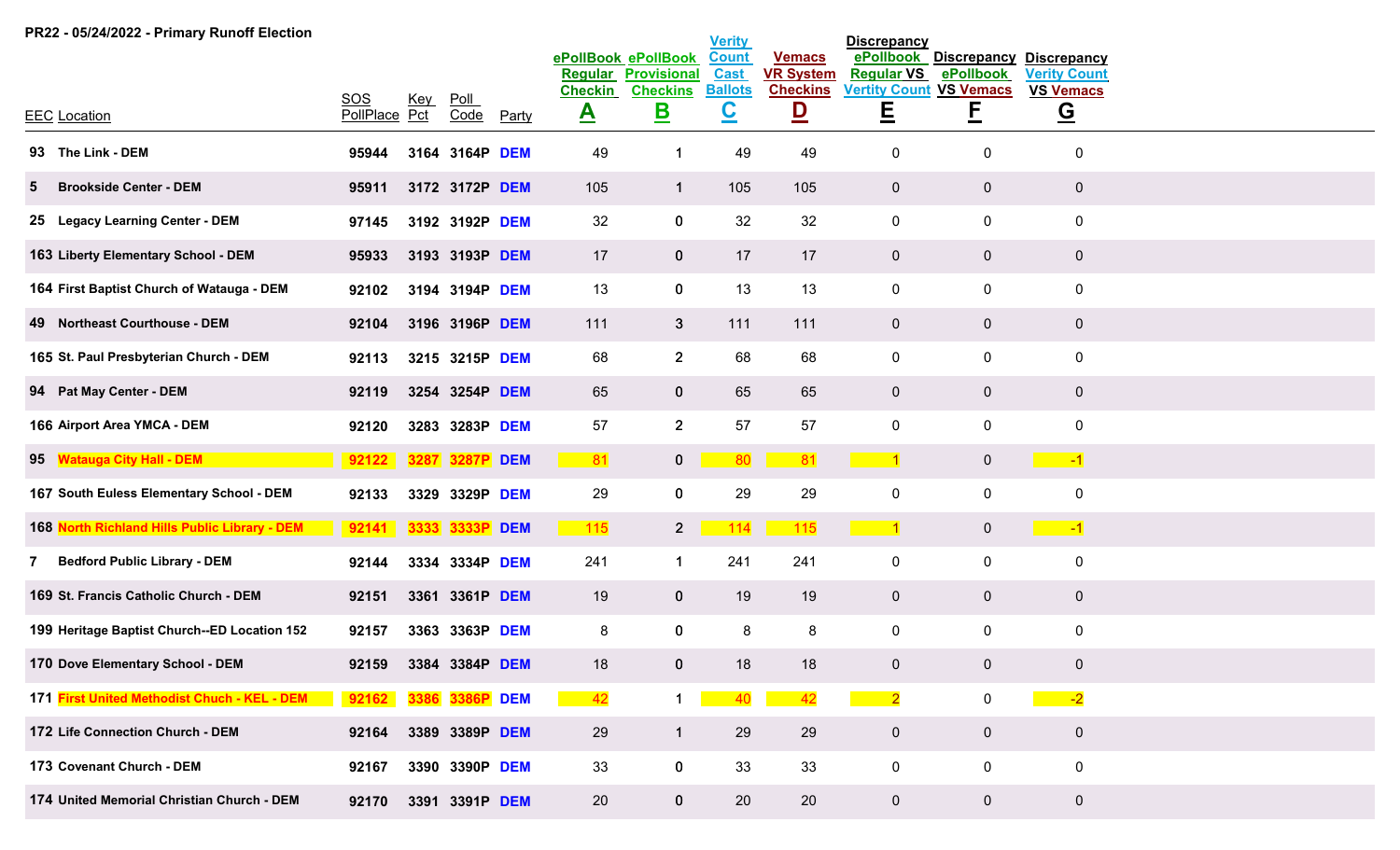| PR22 - 05/24/2022 - Primary Runoff Election   |                      |            |                 |              |                             |                                           | <b>Verity</b>                              |                                   | <b>Discrepancy</b>                         |                                 |                                           |  |
|-----------------------------------------------|----------------------|------------|-----------------|--------------|-----------------------------|-------------------------------------------|--------------------------------------------|-----------------------------------|--------------------------------------------|---------------------------------|-------------------------------------------|--|
|                                               |                      |            |                 |              | <b>Regular</b>              | ePollBook ePollBook<br><b>Provisional</b> | <b>Count</b><br><b>Cast</b>                | <b>Vemacs</b><br><b>VR System</b> | ePollbook<br><b>Regular VS</b>             | <b>Discrepancy</b><br>ePollbook | <b>Discrepancy</b><br><b>Verity Count</b> |  |
| <b>EEC</b> Location                           | SOS<br>PollPlace Pct | <u>Key</u> | $P$ oll<br>Code | <b>Party</b> | <b>Checkin</b><br><u>A</u>  | <b>Checkins</b><br><u>B</u>               | <b>Ballots</b><br>$\underline{\mathbf{C}}$ | <b>Checkins</b><br><u>D</u>       | <b>Vertity Count VS Vemacs</b><br><u>트</u> | F                               | <b>VS Vemacs</b><br>$\overline{G}$        |  |
|                                               |                      |            |                 |              |                             |                                           |                                            |                                   |                                            |                                 |                                           |  |
| 10 Colleyville Public Library - DEM           | 95917                |            | 3421P           | <b>DEM</b>   | 135                         |                                           | 132                                        | 135                               |                                            | 0                               | $-3$                                      |  |
| 175 Ridgeview Elementary School - DEM         | 92181                |            | 3422 3422P DEM  |              | $\overline{\phantom{0}}$ 20 | $\mathbf{1}$                              | 19                                         | 20                                | $\sim$ 1                                   | $\overline{0}$                  | $\sim$ $-1$                               |  |
| 176 Shady Grove Baptist Church - DEM          | 92184                |            | 3433 3433P DEM  |              | 12                          | $\mathbf 0$                               | 12                                         | 12                                | 0                                          | 0                               | $\mathbf 0$                               |  |
| 177 St. Michael Catholic Church - DEM         | 95941                |            | 3443 3443P DEM  |              | 22                          | $\mathbf{0}$                              | 22                                         | 22                                | $\mathbf 0$                                | $\overline{0}$                  | $\mathbf{0}$                              |  |
| 178 The Met - DEM                             | 92190                |            | 3465 3465P DEM  |              | 29                          | $\mathbf 0$                               | 29                                         | 29                                | 0                                          | $\mathbf 0$                     | $\mathbf 0$                               |  |
| 96 WestWind Church - DEM                      | 92194                |            | 3471 3471P DEM  |              | <b>25</b>                   | $\mathbf{0}$                              | 24                                         | 25                                |                                            | $\overline{0}$                  | $\sim$ -1                                 |  |
| 179 North Park Baptist Church - DEM           | 92200                |            | 3507 3507P DEM  |              | 31                          | $\mathbf 0$                               | 31                                         | 31                                | $\pmb{0}$                                  | $\mathbf 0$                     | $\mathbf 0$                               |  |
| 35 Hector F. Garcia Community Church - DEM    | 95926                |            | 3509 3509P DEM  |              | 20                          | $\mathbf{0}$                              | 20                                         | 20                                | $\mathbf 0$                                | $\overline{0}$                  | $\mathbf{0}$                              |  |
| 33 Southlake Town Hall - DEM                  | 92204                |            | 3526 3526P DEM  |              | 127                         | $\mathbf 1$                               | 127                                        | 127                               | 0                                          | $\mathbf 0$                     | $\mathbf 0$                               |  |
| 181 New Day Church - DEM                      | 92209                |            | 3529 3529P DEM  |              | 11                          | $\mathbf{0}$                              | 11                                         | 11                                | $\mathbf 0$                                | $\mathbf{0}$                    | $\overline{0}$                            |  |
| 182 Leo Adams Middle School - DEM             | 97150                |            | 3567 3567P DEM  |              | 36                          | $\mathbf 0$                               | 36                                         | 36                                | 0                                          | $\mathbf 0$                     | $\mathbf 0$                               |  |
| 183 St. Martin in-the-Fields Episcopal - DEM  | 92219                |            | 3626 3626P DEM  |              | 22                          | $\mathbf{0}$                              | 22                                         | 22                                | $\mathbf 0$                                | $\overline{0}$                  | $\overline{0}$                            |  |
| 184 Light of the World Church - DEM           | 92221                | 3637       | 3637P           | <b>DEM</b>   | 30                          | $\mathbf{0}$                              | 29                                         | 30                                |                                            | 0                               | $-1$                                      |  |
| 97 Woodland Springs Elementary School - DEM   | 92226                |            | 3648 3648P DEM  |              | 48                          | $\mathbf{0}$                              | 48                                         | 48                                | $\pmb{0}$                                  | $\overline{0}$                  | $\mathbf{0}$                              |  |
| 98 Northpark YMCA - DEM                       | 92229                |            | 3695 3695P DEM  |              | 102                         | 4                                         | 102                                        | 102                               | $\pmb{0}$                                  | $\mathbf 0$                     | $\mathbf 0$                               |  |
| 48 The Villages of Woodland Springs - DEM     | 92231                |            | 3696 3696P DEM  |              | 110                         | $\mathbf{1}$                              | 110                                        | 110                               | $\mathbf 0$                                | $\mathbf{0}$                    | $\mathbf{0}$                              |  |
| 185 Abiding Grace Lutheran Church - DEM       | 96656                |            | 3728 3728P DEM  |              | 16                          | $\mathbf{1}$                              | 16                                         | 16                                | $\mathbf 0$                                | $\mathbf 0$                     | $\mathbf 0$                               |  |
| 39 Landmark Baptist Church - DEM              | 92236                |            | 4042 4042P DEM  |              | 15                          | $\mathbf{0}$                              | 15                                         | 15                                | $\mathbf{0}$                               | $\mathbf 0$                     | $\overline{0}$                            |  |
| 186 Azle ISD Instructional Support Ctr. - DEM | 92240                |            | 4047 4047P DEM  |              | 10                          | $\mathbf 0$                               | 10                                         | 10                                | $\pmb{0}$                                  | $\mathbf 0$                     | $\mathbf 0$                               |  |
| 100 Trinity Terrace - DEM                     | 92244                |            | 4057 4057P DEM  |              | 93                          | $\blacktriangleleft$                      | 93                                         | 93                                | $\mathbf 0$                                | $\mathbf{0}$                    | $\mathbf 0$                               |  |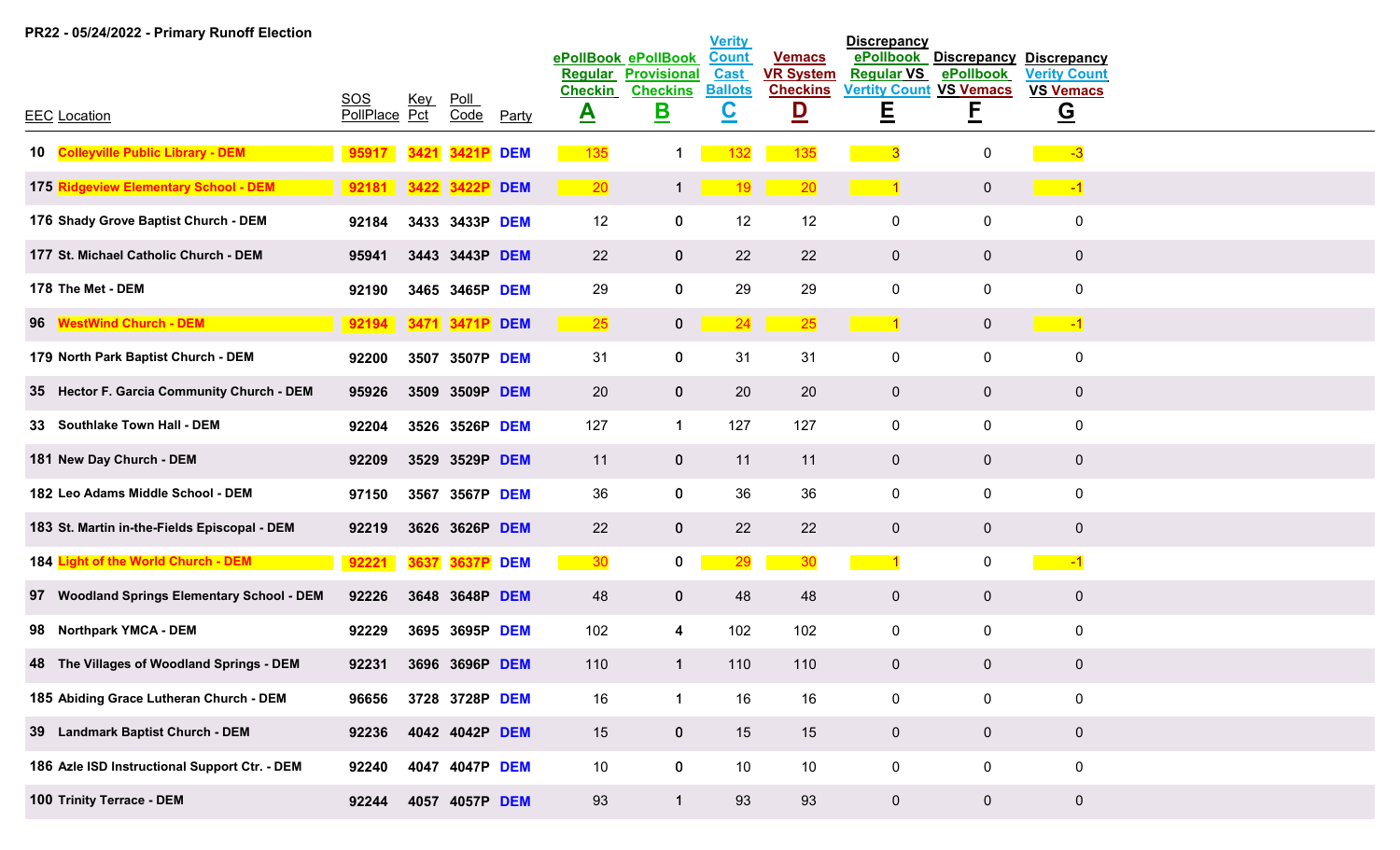| PR22 - 05/24/2022 - Primary Runoff Election  |                      |            |                     |              |                                |                                           | <b>Verity</b>               |                                   | <b>Discrepancy</b>                  |                                 |                                           |
|----------------------------------------------|----------------------|------------|---------------------|--------------|--------------------------------|-------------------------------------------|-----------------------------|-----------------------------------|-------------------------------------|---------------------------------|-------------------------------------------|
|                                              |                      |            |                     |              | <b>Regular</b>                 | ePollBook ePollBook<br><b>Provisional</b> | <b>Count</b><br><b>Cast</b> | <b>Vemacs</b><br><b>VR System</b> | ePollbook<br><b>Regular VS</b>      | <b>Discrepancy</b><br>ePollbook | <b>Discrepancy</b><br><b>Verity Count</b> |
| <b>EEC Location</b>                          | SOS<br>PollPlace Pct | <u>Key</u> | <u>Poll</u><br>Code | <b>Party</b> | <b>Checkin</b><br>$\mathbf{A}$ | <b>Checkins</b><br><u>B</u>               | <b>Ballots</b><br><u>င</u>  | <b>Checkins</b><br><u>D</u>       | <b>Vertity Count VS Vemacs</b><br>Ε | F                               | <b>VS Vemacs</b><br><u>ତ</u>              |
| 101 Fire Station Community Center - DEM      | 96607                |            | 4060P               | <b>DEM</b>   | 91                             | $\mathbf 0$                               | 93                          | 91                                | $-2$                                | 0                               | $\overline{\phantom{2}}$                  |
| 187 Church of the Holy Apostles - DEM        | 92251                |            | 4069 4069P DEM      |              | 20                             | $\mathbf 0$                               | 20                          | 20                                | $\mathbf{0}$                        | $\overline{0}$                  | $\pmb{0}$                                 |
| 102 J. P. Elder Middle School - DEM          | 92255                | 4087       | 4087P DEM           |              | 55                             | $\mathbf 0$                               | 55                          | 55                                | 0                                   | $\mathbf 0$                     | $\pmb{0}$                                 |
| 29 Sheriff's Office North Patrol Div. - DEM  | 92256                |            | 4091 4091P DEM      |              | 75                             | $\mathbf{1}$                              | 75                          | 75                                | $\mathbf{0}$                        | $\overline{0}$                  | $\pmb{0}$                                 |
| 104 North Hi Mount Elementary School - DEM   | 92263                |            | 4116 4116P DEM      |              | 120                            | $\mathbf 0$                               | 120                         | 120                               | $\mathsf{O}$                        | $\mathbf 0$                     | $\pmb{0}$                                 |
| 105 River Oaks United Methodist Church - DEM | 92264                |            | 4121 4121P DEM      |              | 17                             | $\mathbf 0$                               | 17                          | 17                                | $\overline{0}$                      | $\overline{0}$                  | $\pmb{0}$                                 |
| 106 Westworth Village City Hall - DEM        | 92275                |            | 4144 4144P DEM      |              | 43                             | $\mathbf{1}$                              | 43                          | 43                                | $\mathbf 0$                         | $\mathbf 0$                     | $\pmb{0}$                                 |
| 19 Haltom City Senior Center - DEM           | 97305                |            | 4159 4159P DEM      |              | 70                             | $\mathbf{0}$                              | 69                          | 70                                | $\vert$ 1                           | $\overline{0}$                  | $\sim$ $-1$                               |
| 107 Tanglewood Elementary School - DEM       | 92283                |            | 4182 4182P DEM      |              | 73                             | $\mathbf 0$                               | 73                          | 73                                | $\mathsf{O}$                        | $\mathbf 0$                     | $\pmb{0}$                                 |
| 32 River Oaks Annex - DEM                    | 92286                |            | 4202 4202P DEM      |              | 45                             | $\mathbf{0}$                              | 45                          | 45                                | $\mathbf{0}$                        | $\mathbf{0}$                    | $\pmb{0}$                                 |
| 110 Country Inn & Suites - DEM               | 92287                |            | 4203 4203P DEM      |              | 55                             | $\mathbf{1}$                              | 55                          | 55                                | $\mathbf 0$                         | $\mathbf 0$                     | $\pmb{0}$                                 |
| 51 White Settlement Public Library - DEM     | 92288                |            | 4204 4204P DEM      |              | 77                             | $\overline{2}$                            | 77                          | 77                                | $\overline{0}$                      | $\overline{0}$                  | $\mathbf 0$                               |
| 111 Blue Mound City Hall - DEM               | 95910                |            | 4222 4222P DEM      |              | 28                             | $\mathbf 0$                               | 28                          | 28                                | $\mathbf 0$                         | $\mathbf 0$                     | $\pmb{0}$                                 |
| 11 Diamond Hill/Jarvis Branch Library - DEM  | 92291                |            | 4231 4231P DEM      |              | 71                             | $\mathbf{1}$                              | 71                          | 71                                | $\overline{0}$                      | $\overline{0}$                  | $\bf{0}$                                  |
| 188 Park Glen Elementary School - DEM        | 95078                |            | 4234 4234P DEM      |              | 36                             | $\bf{0}$                                  | 36                          | 36                                | $\mathbf 0$                         | $\mathbf 0$                     | $\pmb{0}$                                 |
| 189 Lakeside Church of God - DEM             | 92298                |            | 4259 4259P DEM      |              | 16                             | $\mathbf 0$                               | 16                          | 16                                | $\mathbf{0}$                        | $\pmb{0}$                       | $\pmb{0}$                                 |
| 112 Bluebonnet Elementary School - DEM       | 92299                |            | 4261 4261P DEM      |              | 36                             | $\pmb{0}$                                 | 36                          | 36                                | $\mathbf 0$                         | $\mathbf 0$                     | $\pmb{0}$                                 |
| 190 Redeemer Bible Church - DEM              | 92301                |            | 4276 4276P DEM      |              | 33                             | $\mathbf{0}$                              | 32                          | 33                                | $\blacksquare$ 1                    | $\overline{0}$                  | $\sim$ -1                                 |
| 191 Ridglea Presbysterian Church - DEM       | 96610                |            | 4342 4342P DEM      |              | 89                             | $\mathbf{1}$                              | 89                          | 89                                | $\mathbf 0$                         | $\mathbf 0$                     | $\pmb{0}$                                 |
| 31 Girl Scouts of Texas TX-OK Plains - DEM   | 95925                |            | 4343 4343P DEM      |              | 83                             | $\mathbf 0$                               | 83                          | 83                                | $\mathbf 0$                         | $\overline{0}$                  | $\mathbf 0$                               |